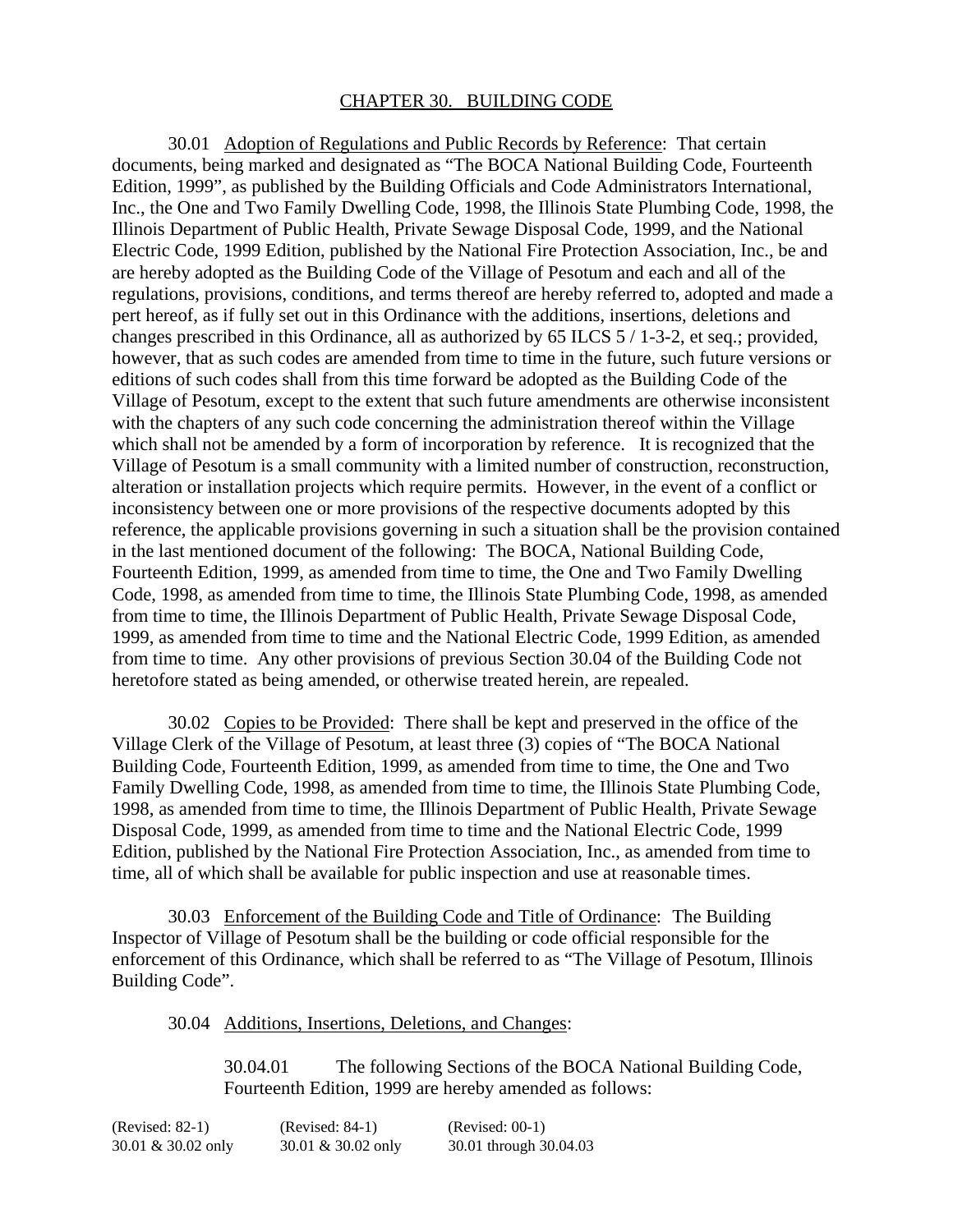A. Section 101.1 (page 1, second line) Insert "Village of Pesotum".

B. Section 104.0 (pages 1 and 2, entitled "Department of Building Inspection") is deleted.

C. Section 109.1 (page 4, entitled "General") shall provide: "Pursuant to a variance granted by the Board of Trustees under the provisions of Section 30.10 of the village Code, the code official shall issue a permit for temporary construction as approved by Board of Trustees. Such permits shall be limited as to time, but such temporary construction shall not be permitted for more than one year."

D. Section 109.3 (page 4, entitled "Termination of Approval") shall provide: "The code official is hereby authorized to terminate such special approval and to order the demolition of any such construction at his discretion, or as directed by a decision of the Board of Trustees."

E. Section 112.3 (page 4, entitled "New Construction and Alteration") shall provide: "The fee for a building permit for all structures intended for residential dwellings shall be \$150.00; and for commercial or industrial use shall be \$300.00; for detached residential garages or additions to existing to residence dwellings the fee shall be \$50.00; for additions to commercial or industrial structures, the fee shall be \$100.00; for all other structures, including, without limitation sheds, fences, signs and other miscellaneous structures, the fee shall be \$25.00; for a building permit for the removal of a building or structure from one lot to another or to a new location on the same lot shall be the same fee as provided herein for a permit to build such a building or structure; the fee for demolition or removal of a building shall be \$25.00."

F. Section 112.5 (pate 5, entitled "Refunds") is deleted.

G. Section 116.0 (pate 5, entitled "Violations") is deleted. (See the Sections 30.06 and 30.07 hereafter).

H. Section 117.2 (pate 6, entitled "Unlawful continuance") is deleted. (See Section 30.08 hereafter).

I. Section 30.09 of the Village Code entitled "Right of Condemnation" is repealed. (See replacement Section 119.1 of the BOCA National Building Code, Fourteenth Edition, 1999, as amended from time to time.)

J. Section 121.0 (pate 7, entitled "Means Of Appeal") is deleted. (See Section 30.10 hereafter).

30.04.02 The following sections of the One and Two Family Dwelling Code, 1998, are hereby revised as follows:

(Revised: 84-2) (Revised: 00-1) 30.04.01 G only 30.01 through 30.04.03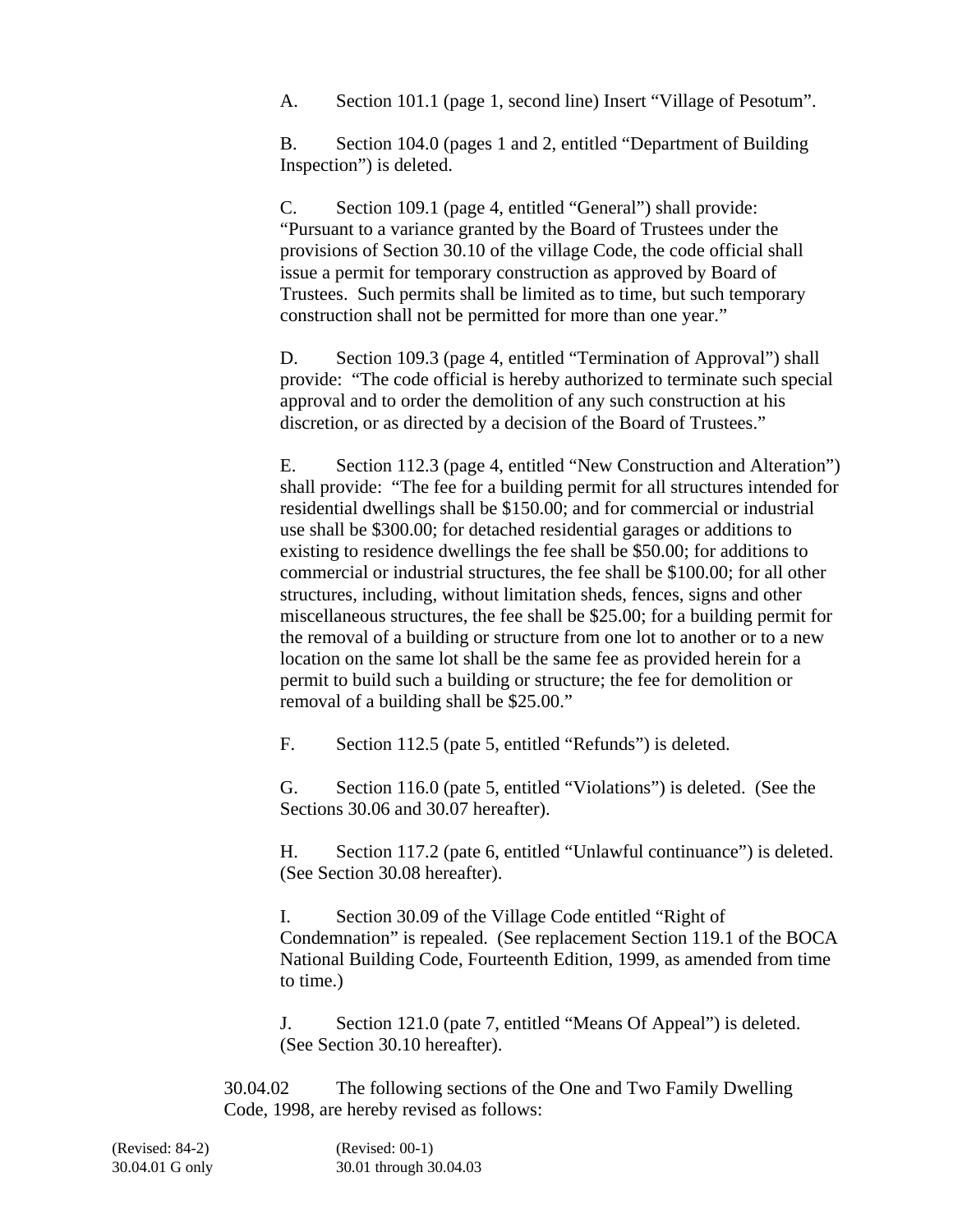A. Section 101.1 (page 1 second line) insert "Village of Pesotum" after the word "of".

B. Section 107 (page 1, entitled "Right of Appeal") is deleted. (See Section 30.10 hereafter).

C. Appendix A (pages 384 through 392, entitled "Manufactured Housing Used As Dwellings") is specifically adopted herein, except as to those parts of Appendix A which are hereafter deleted or amended.

D. Section A 304.1 (page 387, entitled "Permit Fees") is deleted. (See Section 30.04.01E supra)

E. Section A 304.2 (page 387, entitled "Plan Review Fees") is deleted.

F. Section A 304.3 (page 388, line 12) delete "and pay a new plan review fee".

G. Sections A 304.4.1 through A 304.5.3 (page 388) are deleted.

H. Appendix B, (pages 393 through 394 entitled "Swimming Pools, Spas And Hot Tubs") is specifically adopted except as hereafter amended."

I. That Appendix C, (page 395 entitled "Energy Conservation") is not adopted by this Ordinance.

J. That Appendix D, (pages 397 through 398 entitled "Radon Control Methods") is not adopted by this Ordinance.

30.04.03 The following sections of the Private Sewage Disposal Code, 1999 are hereby amended as follows:

A. Section 905.20, paragraph l.) is deleted. (See Section 30.10 hereafter)

B. Section 905.20, paragraph n.) Section 905.40, paragraph a.) Section 905.170, paragraph f.) and Section 905.100 are deleted.

## 30.05 Driveways:

30.05.01 Where a driveway replaces a previously existing sidewalk, the driveway shall consist of concrete no less than six inches deep.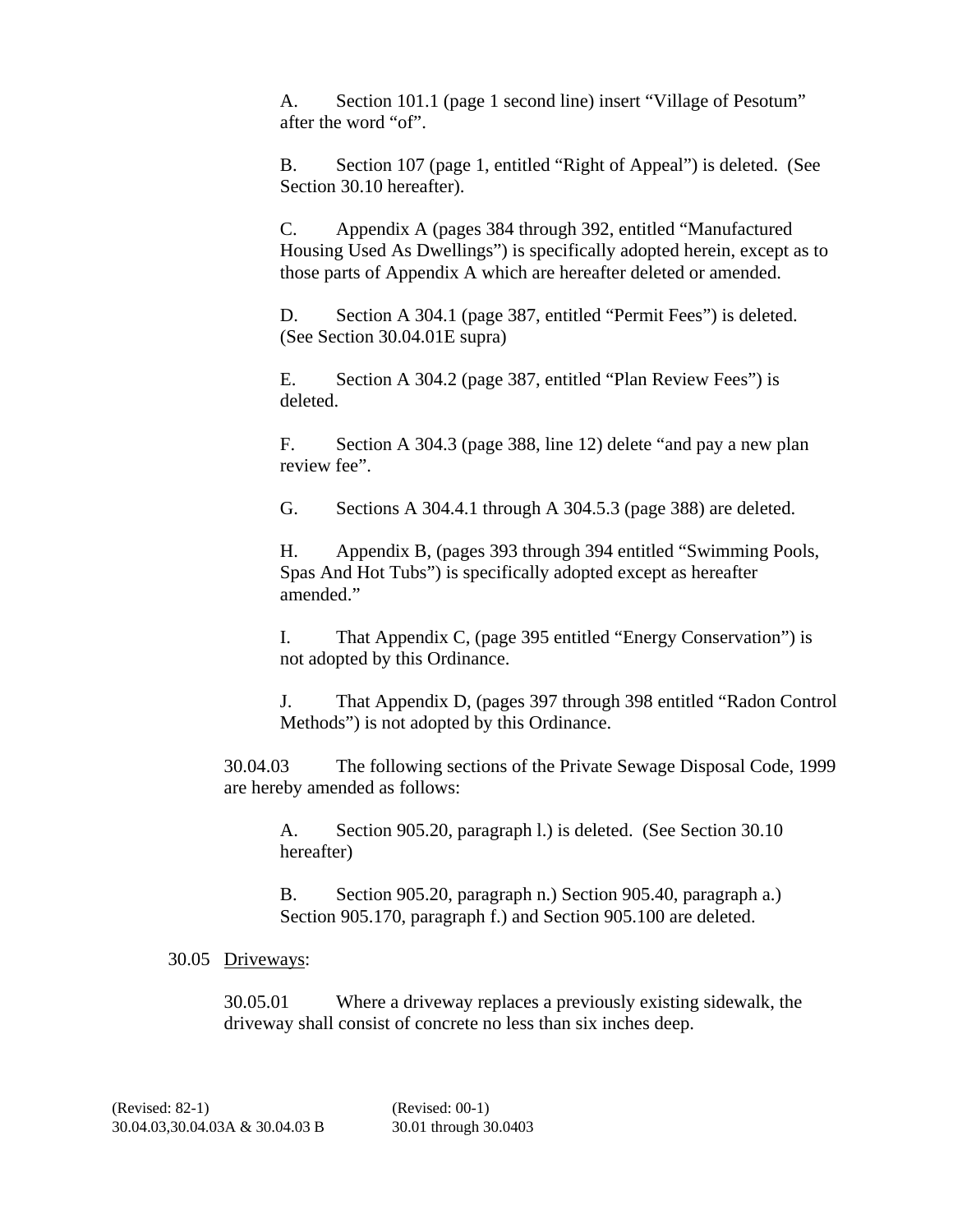30.05.02 Driveway Extensions: Any person extending a driveway from the property line toward the street shall construct the extension in accordance with the details and plans set forth in this section and on the Driveway Plan which is attached and made a part hereof.

A. The driveway extension shall include a one inch expansion joint at the property line for concrete extensions, and shall in all cases extend to the edge of the roadway surface;

B. The driveway extension shoulder, as shown on the Driveway Plan, shall slope a minimum of one-half inch per foot and a maximum of one inch per foot;

C. A round corrugated metal pipe (CMP) culvert not less than ten inches in diameter and a guage and strength meeting Illinois Department of Transportation standards for culverts, and in any event no less strength than 14 guage steel pipe, shall be installed to meet the flow line of the adjacent ditch, with a minimum extension beyond the driveway of three feet on each side. The culvert shall not be required, however, if the improved driveway extension surface will be level with or below the flow line of the adjacent ditch on both sides of the driveway extension;

D. The driveway extension shall be constructed of one of the following surfacing materials:

i) Concrete of a minimum thickness of six inches;

ii) Asphaltic concrete of a minimum thickness of one and onehalf inches placed on a crushed stone base of a minimum thickness of six inches;

iii) Crushed stone of a minimum thickness of six inches with an A-3 surface treatment as defined by Illinois Department of Transportation and general engineering usage; or

iv) Crushed stone only, of a minimum thickness of six inches.

(Revised: 81-2) 30.05.02 only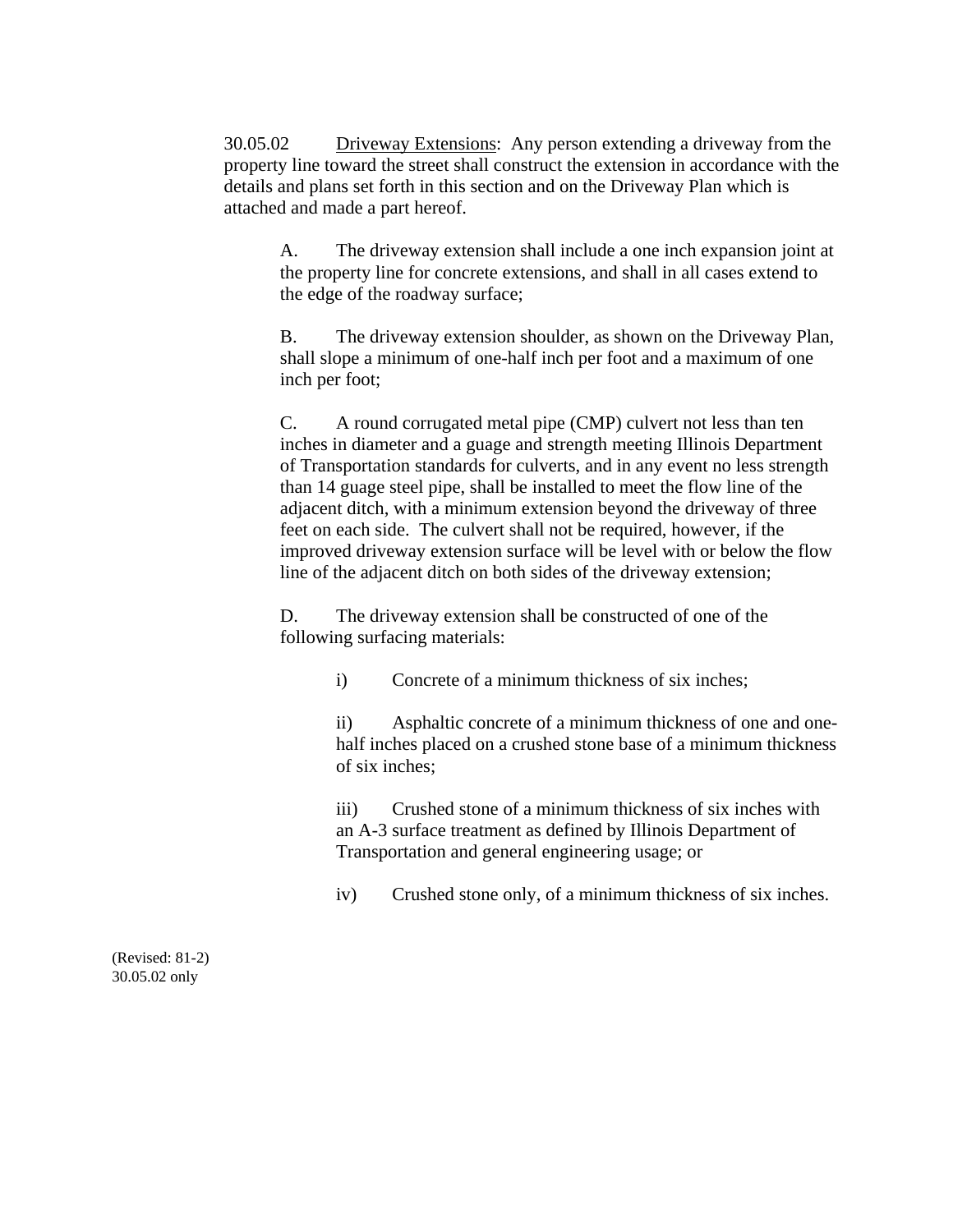insert driveway plan picture here.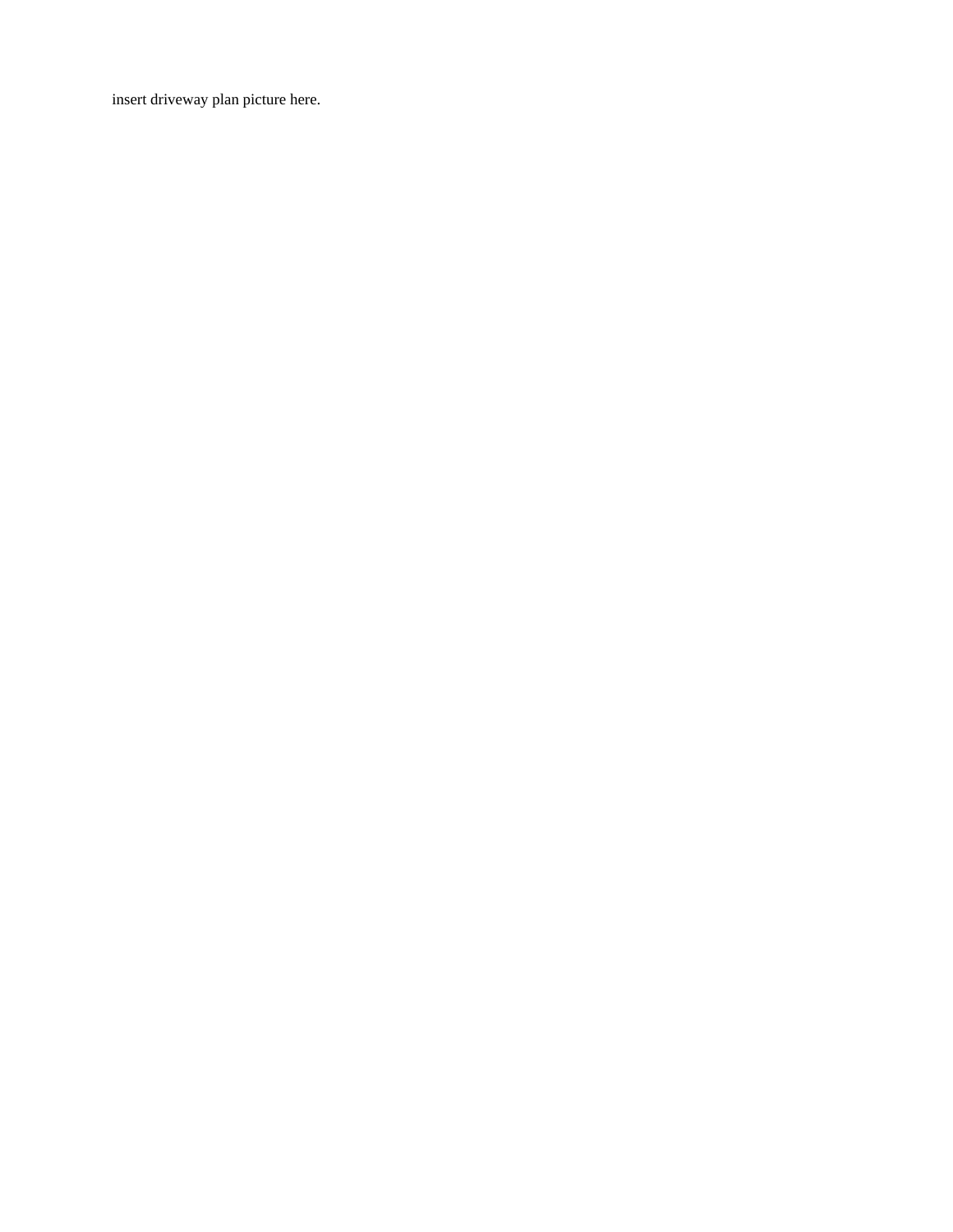30.06 Violation Penalties: Any person who shall violate a provision of this code or shall fail to comply with any of the requirements thereof or who shall erect, construct, alter or repair a building or structure in violation of an approved plan or directive of the building official, or of a permit or certificate issued under the provisions of this code, shall be guilty of a misdemeanor, punishable by a fine of not more than five hundred dollars (\$500.00). Each day that a violation continues shall be deemed a separate offense.

## A. Construction or Demolition Waste Disposal

1. DEFINITION: Construction or Demolition Waste. Construction or demolition waste means waste resulting from building construction or demolition, alteration or repair, including without limitation excavated material, remodeling and other waste such as, bricks, concrete, other masonry materials, rock, wood, wall coverings, plaster, drywall, glass, plastic, metal, wiring, insulation, shingles, asphalt, trees, stumps, shrubs, and any other appurtenant, attached, or adhered to such waste in any manner whatsoever.

B. Burning or Burying: No individual, business or public entity, or any agent thereof, owning, leasing or having any interest in land, which is located within the Village of Pesotum shall burn or bury construction or demolition waste of any kind or character whatsoever within the Village of Pesotum.

30.07 Abatement of Violations: The imposition of the penalties herein prescribed shall not preclude the Village authorities from instituting appropriate action to prevent unlawful construction or to restrain, correct, or abate a violation, or to prevent illegal occupancy of a building, structure, or premises or to stop an illegal act, conduct, business or use of a building or structure in or about any premises.

30.08 Unlawful Continuance: Any person who shall continue any work in or about the structure after having been served with a stop-work order, except such work as he is directed to perform to remove a violation or unsafe conditions shall be guilty of a misdemeanor, punishable by a fine of not more than five hundred dollars (\$500.00). Each day that a violation continues shall be deemed a separate offense.

30.09 Right of Condemnation: All buildings or structures that are or hereafter shall become unsafe, unsanitary, or deficient in adequate exitway facilities, or which constitute a fire hazard, or are otherwise dangerous to human life or the public welfare by reason of illegal or improper use, occupancy or maintenance, shall be deemed unsafe buildings or structures. All unsafe structures shall be taken down or removed or made safe and secure, as the building official may deem necessary and as provided in this Section. A vacant building, unguarded or open at door or window, shall be deemed a fire hazard and unsafe within the meaning of this Code.

## 30.10 Appeal to Board of Trustees:

30.10.01 Application for Appeal: The owner of a building or structure or any other person affected may appeal from a decision of the building inspector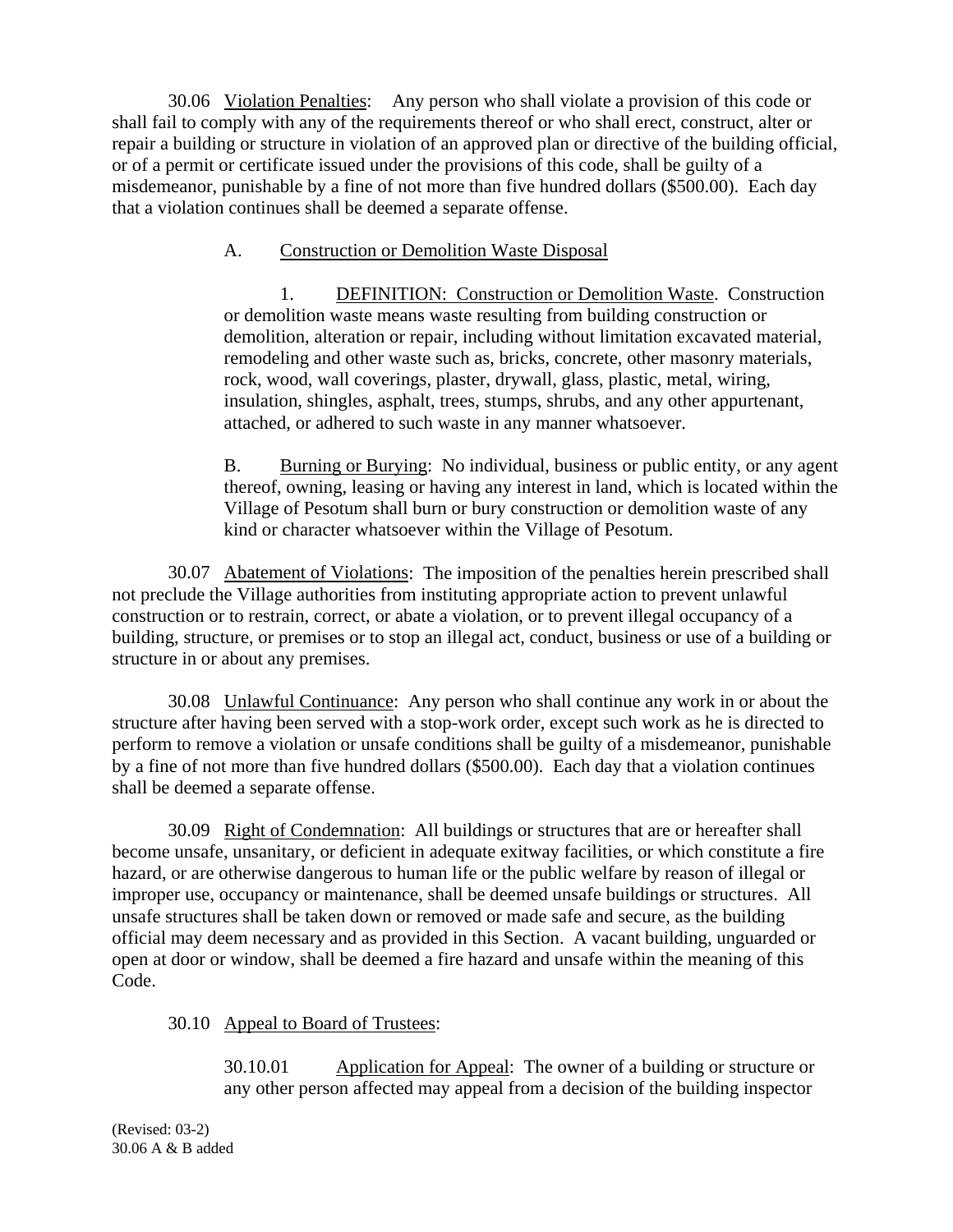refusing to grant a modification of the provisions of this code covering the manner of construction or materials to be used in the erection, alteration or repair of a building or structure to the Village Board of Trustees. Application for appeal may be made when it is claimed that: the true intent of this Code or the rules legally adopted thereunder have been incorrectly interpreted, the provisions of this Code do not fully apply, or an equally good or better form of construction can be used.

30.10.02 Appeals Procedure: Appeals shall be filed by written application for appeal filed by personal service of 8 copies thereof upon the Clerk or President of the Village of Pesotum, detailing the matter appealed and the relief sought; the appeal shall then be brought before the Board of Trustees at the first regularly-scheduled meeting of the Board of trustees subsequent to the filing of an application for appeal; provided that the Board of Trustees may, by a concurring vote of three (3) members, elect to postpone consideration of the appeal if the application for appeal was filed the (10) or fewer days prior to the regularlyscheduled meeting of the Board of Trustees.

A. Exemption of Members: A member of the Board of Trustees shall not vote on any question in which he is engaged as a contractor or material dealer or in the preparation of plans and specifications in which he has a material interest.

B. Public Hearing: All hearings shall be public; the appellant, his representative, the building inspector, and other person whose interests may be affected by the matter on appeal shall be given an opportunity to be heard.

C. Action of the Board: The Board shall affirm, modify, or reverse the decision of the building inspector by a concurring vote of a majority of its voting members.

D. Resolution of Board: Every action of the Board shall be by resolution and certified copies shall be furnished to the appellant to the building inspector.

30.10.03 Enforcement of Decision: The building inspector shall enforce the decisions of the Board or shall cause the decisions of the Board to be enforced.

30.11 Saving Clause: Nothing in this ordinance shall be construed to affect any suit or proceeding impending in any court, or any rights acquired or liability incurred, or any cause or causes of action acquired or existing, under any act or ordinance hereby repealed, nor shall any just or legal right or remedy of any character be lost, impaired or affected by this Ordinance.

30.12 Separability: The validity of any Section or Provision of this Ordinance in a particular application thereof shall not invalidate such Section or Provision as to other unrelated applications.